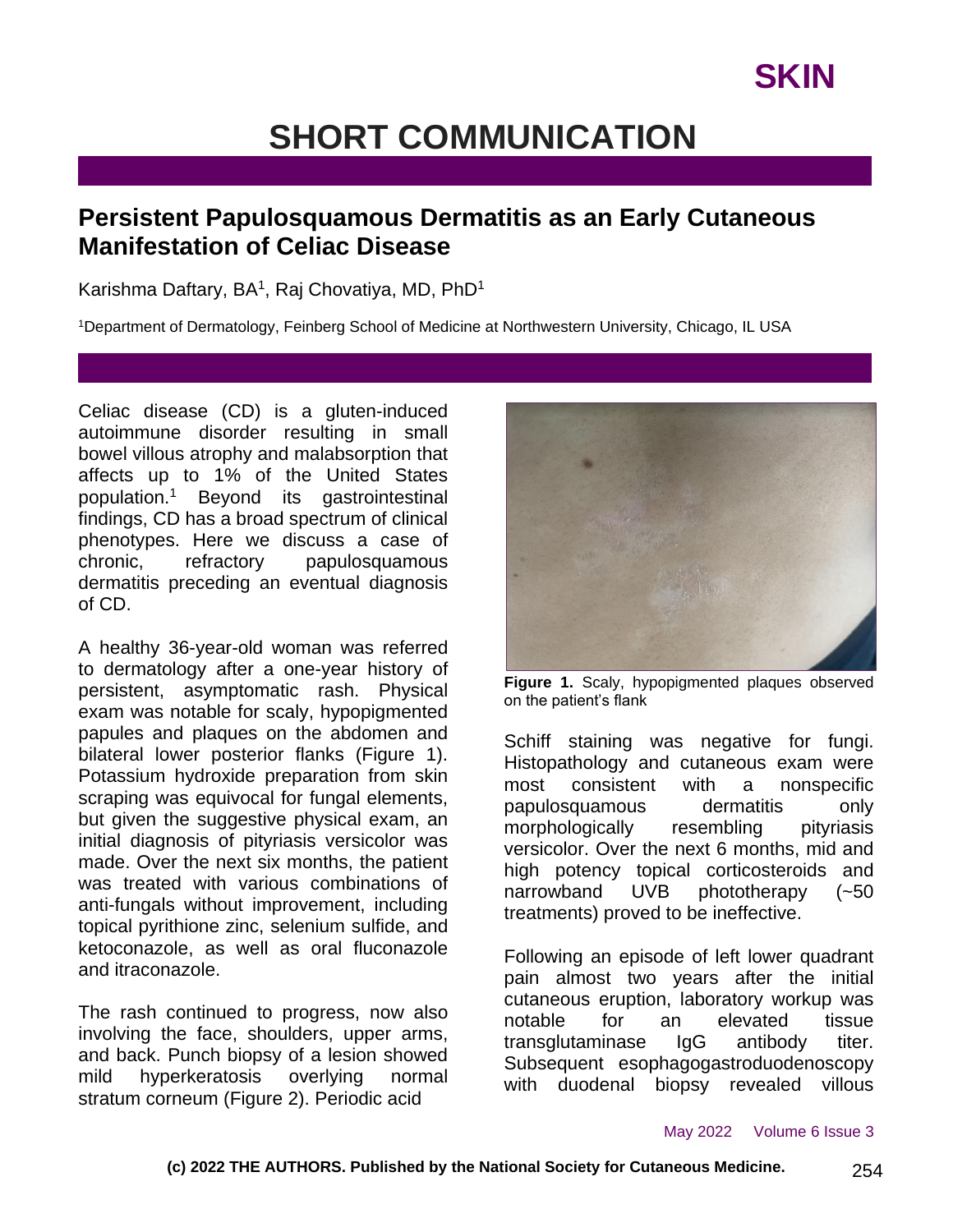## **SKIN**



**Figure 2.** Punch biopsy of a lower back lesion demonstrating mild hyperkeratosis overlying normal stratum corneum (hematoxylin & eosin 10X).

blunting and increased intraepithelial lymphocytes. The patient was diagnosed with CD and began a gluten-free diet. Within the first month of her dietary changes, her dermatitis completely resolved with only mild post-inflammatory pigment alteration remaining.

The incidence of skin disorders among patients with CD is estimated to be 22.6 per 1000 person-years.<sup>1</sup> Dermatitis herpetiformis (DH) is the classic cutaneous manifestation of CD, affecting ~13% of patients with the disease.<sup>2</sup> DH presents with diffuse, pruritic vesicles and secondary crusting of excoriated lesions. Other dermatologic diseases associated with CD include psoriasis, palmoplantar pustulosis, urticaria, rosacea, atopic dermatitis, and aphthous stomatitis, as well as several others with less supporting evidence.<sup>3-5</sup>

The risk of developing skin disorders is highest within the first year of CD diagnosis and may persist beyond 10 years<sup>1</sup>; however, patients may experience skin symptoms in the absence of gastrointestinal symptoms. For example, up to one-third of patients with DH exhibit symptoms at the time of CD diagnosis.<sup>2</sup> While rare, there are reported cases of otherwise asymptomatic CD presenting with palmoplantar pustulosis, aphthous stomatitis, and dermatomyositis that have resolved with gluten-free diet. $4.5$ 

While several, well-described cutaneous eruptions have been reported with CD, the prevalence of both preceding chronic dermatoses and asymptomatic, nonspecific eruptions is unknown, particularly among those without gastroenterological symptoms. This may be due to underreporting of such rashes and/or underdiagnosis of CD. Clinicians should consider a broad workup,

May 2022 Volume 6 Issue 3